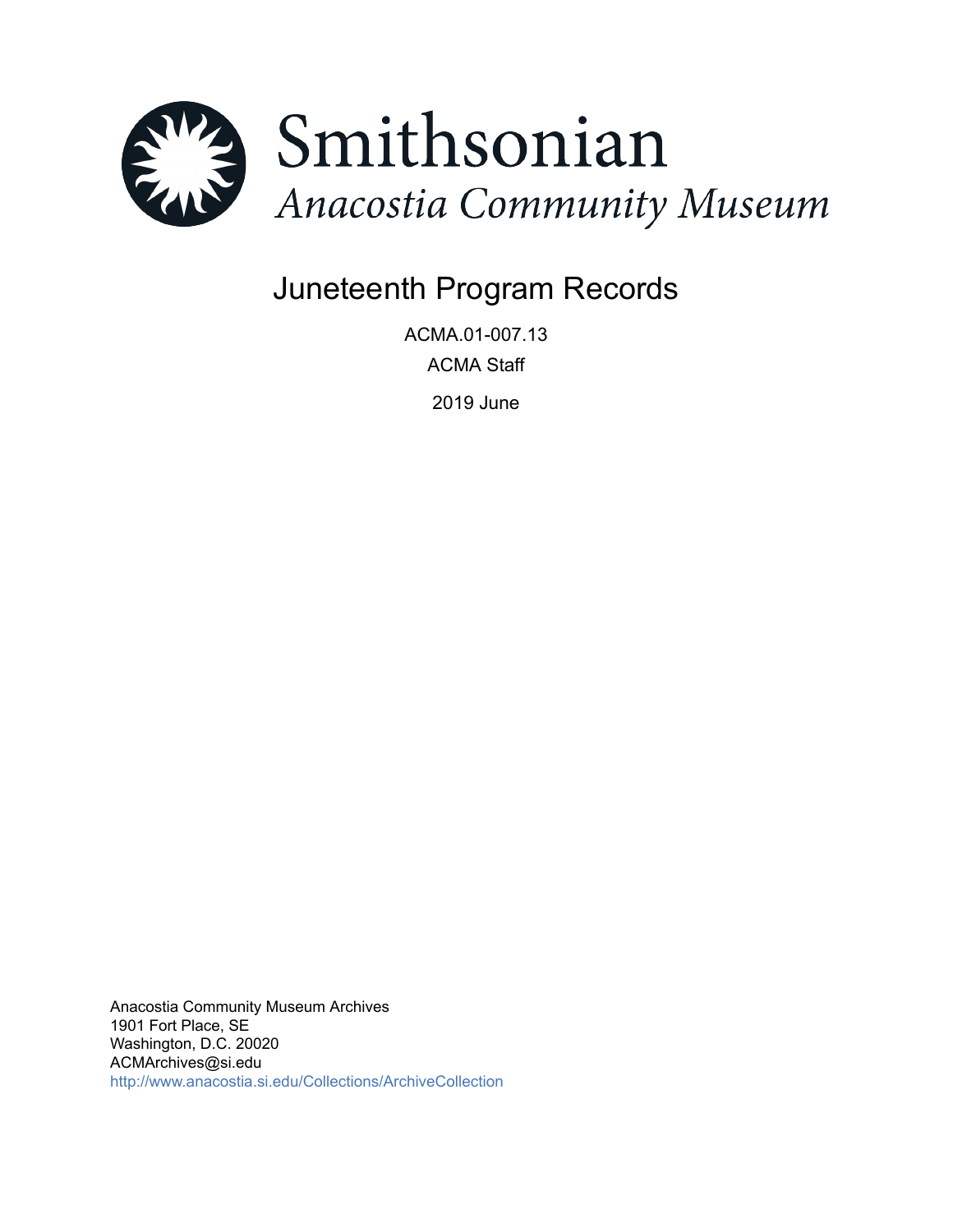## **Table of Contents**

<span id="page-1-0"></span>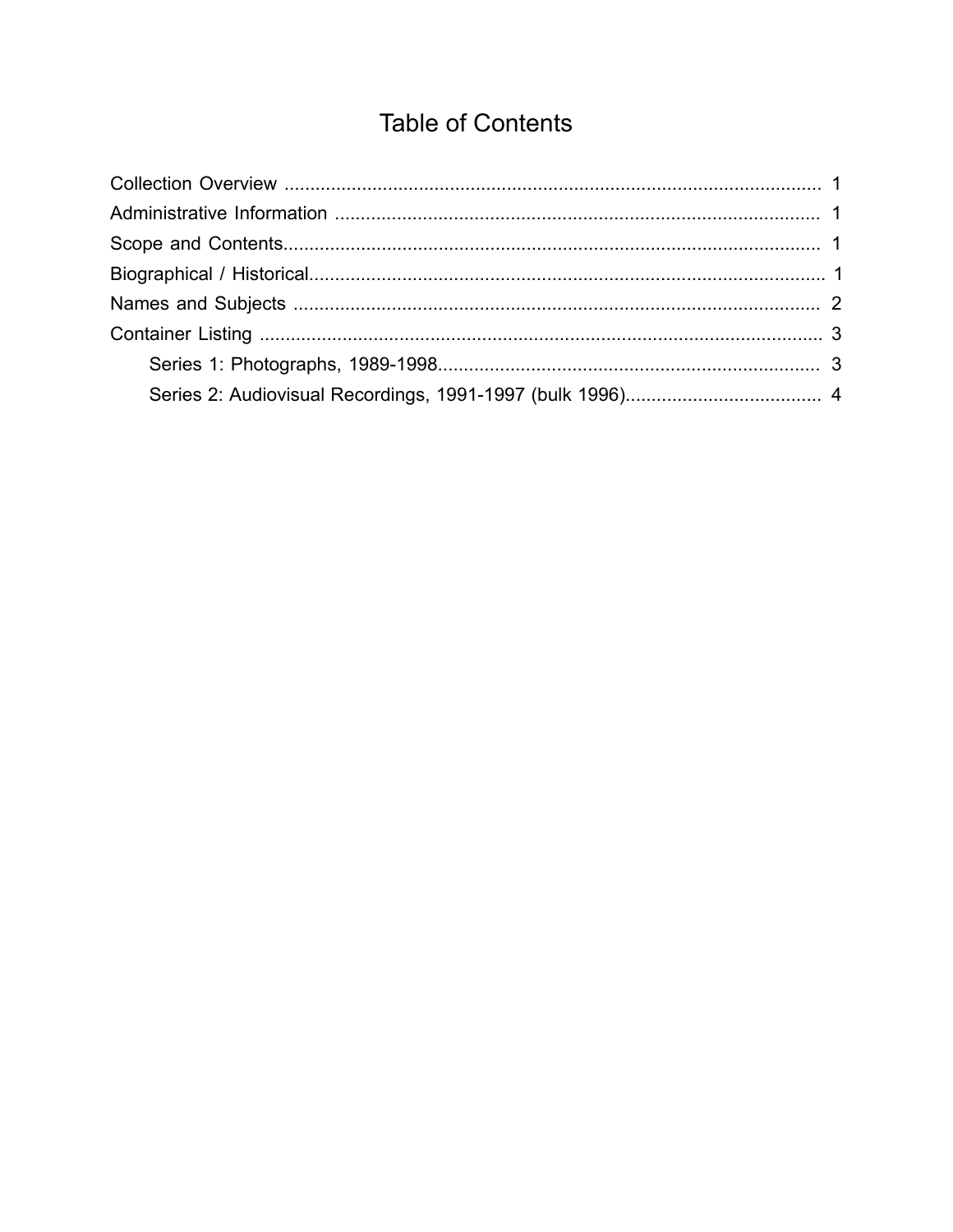#### <span id="page-2-0"></span>**Collection Overview**

| <b>Repository:</b> | <b>Anacostia Community Museum Archives</b>                                                                                                                                  |
|--------------------|-----------------------------------------------------------------------------------------------------------------------------------------------------------------------------|
| Title:             | Juneteenth Program Records, 1989-1998                                                                                                                                       |
| Date:              | 1989-1998                                                                                                                                                                   |
| Identifier:        | ACMA.01-007.13                                                                                                                                                              |
| Creator:           | Anacostia Museum<br>Anacostia Community Museum                                                                                                                              |
| Extent:            | 936 Photographs (1 Binder; 35mm slides, negatives, and photographic<br>prints.)<br>0.5 Linear feet<br>10 Video recordings (VHS; 1/2")<br>1 Sound recording (audio cassette) |
| Language:          | English.                                                                                                                                                                    |

### <span id="page-2-1"></span>**Administrative Information**

#### Preferred Citation

Juneteenth Program Records, 1989-1998, Anacostia Community Museum Archives, Smithsonian Institution.

#### **Restrictions**

Use of the materials requires an appointment. Some items are not accessible due to obsolete format and playback machinery restrictions. Please contact the archivist to make an appointment: ACMarchives@si.edu.

## <span id="page-2-3"></span>**Biographical / Historical**

Juneteenth is the celebration of the emancipation of Texas slaves, who were formally notified of their freedom on June 19, 1865. Although Congress abolished slavery in the District of Columbia in April and the territories in June of 1862, it took over two years for the news to reach Texas. The celebration of freedom demonstrates the richness of African American culture and a strong spirit of community. Since 1865, Juneteenth has been celebrated in communities throughout the country with a variety of activities, including picnics, parades, music, speeches, dancing, rodeos and baseball. In 1989, the Anacostia Museum began hosting a Juneteenth celebration, which typically included speeches, musical and dance performances, children's activities, and arts and crafts demonstrations.

## <span id="page-2-2"></span>**Scope and Contents**

This collection consists of the records of Anacostia Community Museum's Juneteenth program held by the museum from 1989-1999. The material consists primarily of event programs, photographs, and audiovisual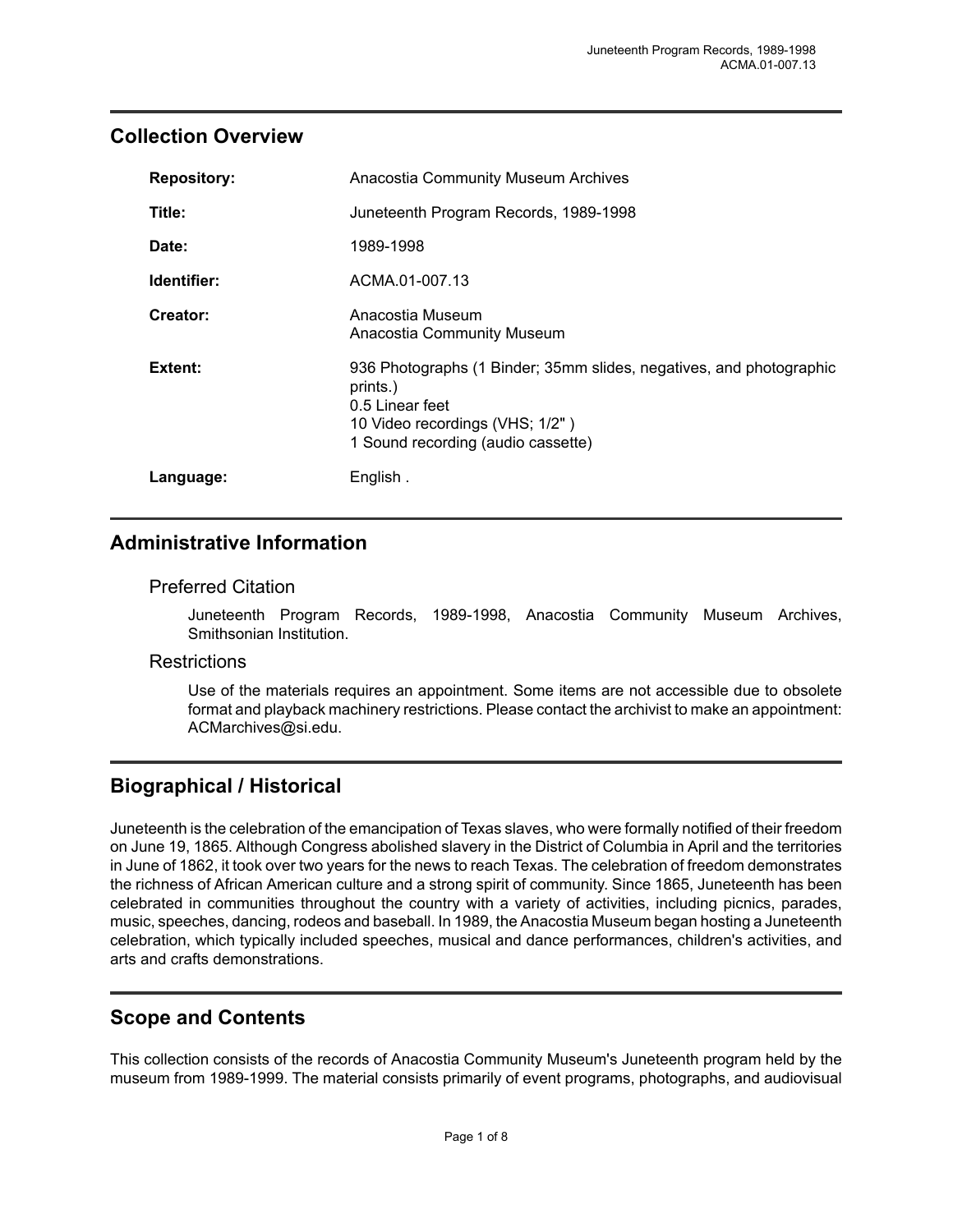recordings of the various celebrations held on the grounds of the museum. video and audio recordings of the program events.

#### <span id="page-3-0"></span>Names and Subject Terms

This collection is indexed in the online catalog of the Smithsonian Institution under the following terms:

Subjects:

**Celebrations Juneteenth** Public Programs Sound recordings

Types of Materials:

Photographs -- Color negatives -- Acetate film Slides (photographs) -- 20th century Video recordings

Places:

Anacostia (Washington, D.C.)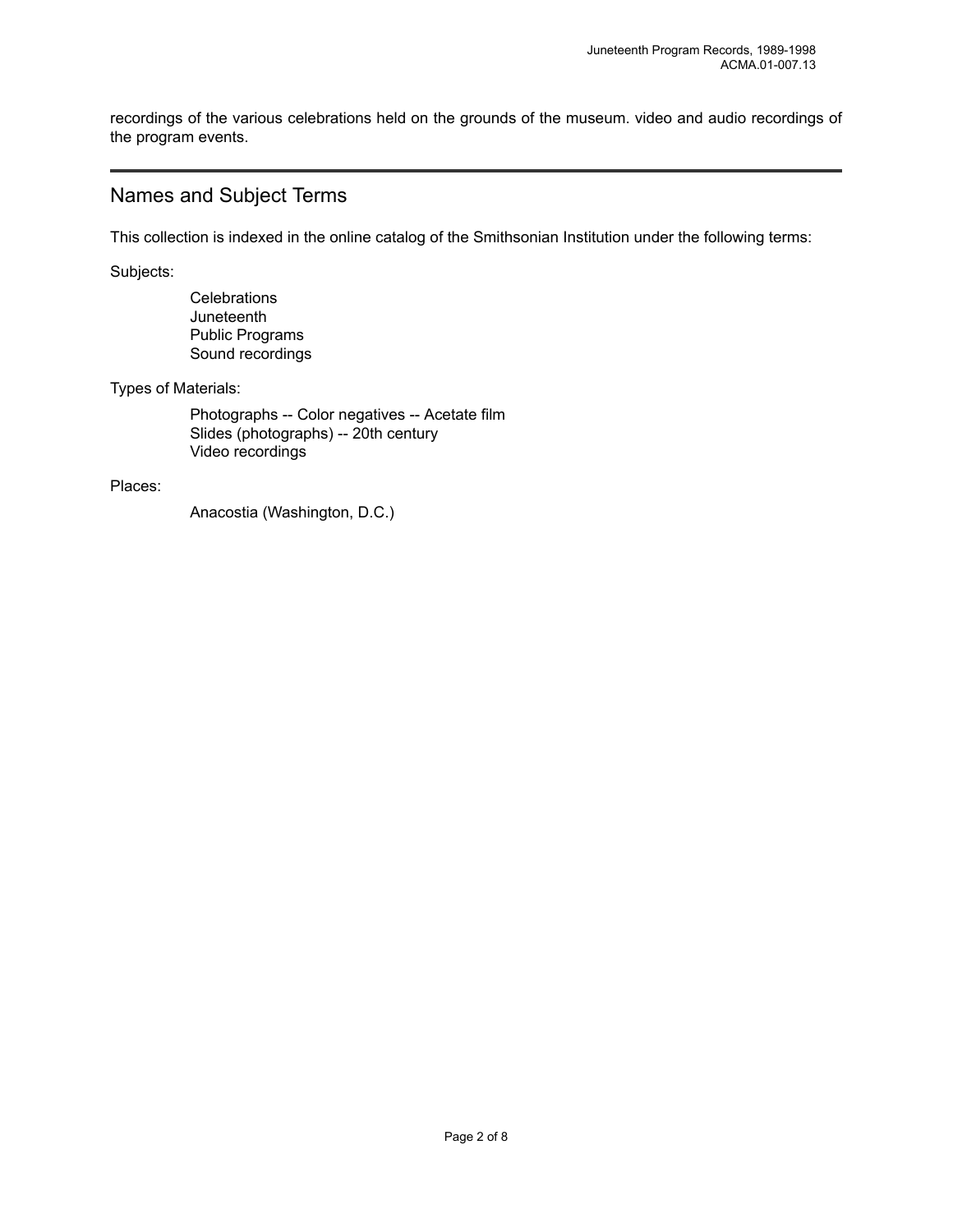## <span id="page-4-0"></span>**Container Listing**

<span id="page-4-1"></span>Series 1: Photographs, 1989-1998

*1 Binder (Color 35mm negatives, 35mm slides, and photographic prints.)*

Scope and Contents: This series include 35mm slides, various negatives, and photographic prints documenting Anacostia Community Museum's *Juneteenth* events from 1989-1998.

*Return to Table of [Contents](#page-1-0)*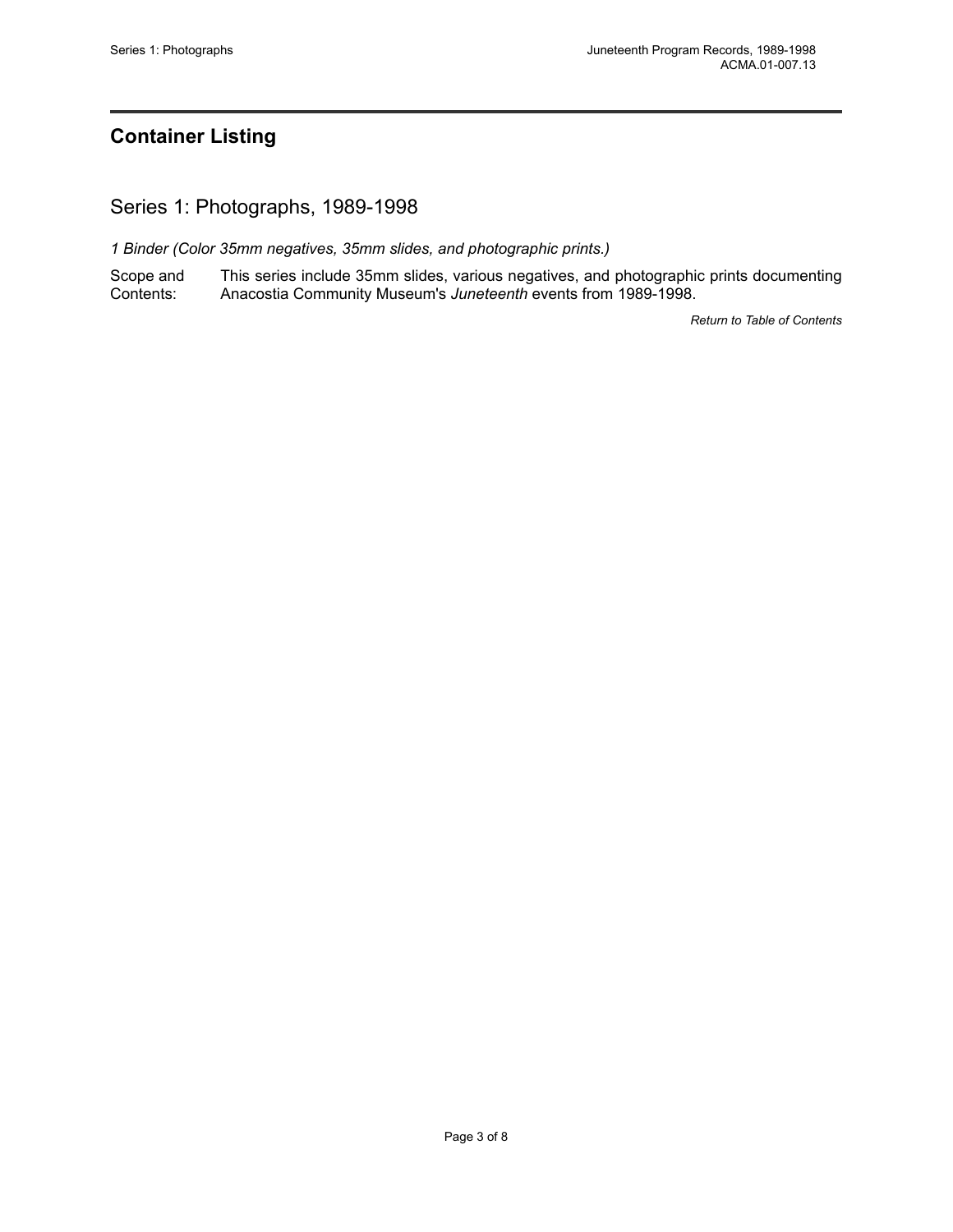## <span id="page-5-0"></span>Series 2: Audiovisual Recordings, 1991-1997 (bulk 1996)

#### *0.5 Linear feet*

*10 Video recordings (VHS; 1/2")*

#### *1 Sound recording (audio cassette)*

| Creator:<br>Language:<br>Scope and<br>Contents: | Anacostia Community Museum<br>English.<br>This series contains the audiovisual output of the Juneteenth events held by Anacostia<br>Community Museum over the years. It includes video and audio recordings of Juneteenth                                                                                                                                                                                                                                                                                                                                                                                                                                                                                                                                                                                                                                                                                                                                                                                                                                                                                                                                                                                                                                                                                                                  |
|-------------------------------------------------|--------------------------------------------------------------------------------------------------------------------------------------------------------------------------------------------------------------------------------------------------------------------------------------------------------------------------------------------------------------------------------------------------------------------------------------------------------------------------------------------------------------------------------------------------------------------------------------------------------------------------------------------------------------------------------------------------------------------------------------------------------------------------------------------------------------------------------------------------------------------------------------------------------------------------------------------------------------------------------------------------------------------------------------------------------------------------------------------------------------------------------------------------------------------------------------------------------------------------------------------------------------------------------------------------------------------------------------------|
| Restrictions:                                   | festivals and celebrations that took place between 1991 and 1999.<br>Use of the materials requires an appointment. Some items are not accessible due to<br>obsolete format and playback machinery restrictions. Please contact the archivist at<br>acmarchives@si.edu.                                                                                                                                                                                                                                                                                                                                                                                                                                                                                                                                                                                                                                                                                                                                                                                                                                                                                                                                                                                                                                                                     |
| Preferred<br>Citation:                          | Juneteenth Program Records, 1989-1998, Anacostia Community Museum Archives,<br>Smithsonian Institution.                                                                                                                                                                                                                                                                                                                                                                                                                                                                                                                                                                                                                                                                                                                                                                                                                                                                                                                                                                                                                                                                                                                                                                                                                                    |
| Names:<br>Topic:<br>Place:<br>Genre/Form:       | Anacostia Community Museum<br>Juneteenth<br>Celebrations<br><b>Public Programs</b><br>Anacostia (Washington, D.C.)<br>Video recordings                                                                                                                                                                                                                                                                                                                                                                                                                                                                                                                                                                                                                                                                                                                                                                                                                                                                                                                                                                                                                                                                                                                                                                                                     |
| Culture:                                        | Sound recordings<br>African American                                                                                                                                                                                                                                                                                                                                                                                                                                                                                                                                                                                                                                                                                                                                                                                                                                                                                                                                                                                                                                                                                                                                                                                                                                                                                                       |
|                                                 | ACMA AV002093: Juneteenth Celebration, 1991<br>1 Video recording (VHS; 1/2")<br>012146<br>Creator:<br>Anacostia Museum<br>Anacostia Community Museum<br>Technical:<br>012146<br>Language:<br>English.<br>Notes:<br>Use of the materials requires an appointment. Some items<br>are not accessible due to obsolete format and playback<br>machinery restrictions. Please contact the archivist to make an<br>appointment: ACMarchives@si.edu.<br>On June 22, 1991, the Anacostia Museum and Center for<br>African American History and Culture's Juneteenth Celebration<br>was held at the Anacostia Museum. Mayor Sharon Pratt<br>Dixon and Congresswoman Eleanor Holmes Norton greeted<br>guests with remarks. Musical and dance performances included<br>West African dance troupe Kan Kouran; bell ringers The<br>Templeton Chimers; a capella group In Process; go-go band<br>Junkyard Band; blues band Sonny Forriest; doo-wop singers<br>The Orioles; Afro-pop group Liziba; St. Teresa of Avila Young<br>Adult Choir; and jazz duo Yvonne and Phyllis. Arts and crafts<br>demonstrations included hair braiding, kente weaving, wood<br>carving, cartooning, wool spinning by Mirma Jones, and quilting<br>by Daughter of Dorcas. The day also included games for<br>children, Myklar the Magician, the 54th Massachusetts Infantry |

Reenactment Group, and screenings of 'Roots of Resistance: A Story of the Underground Railroad' and 'Gift of the Black Folk.'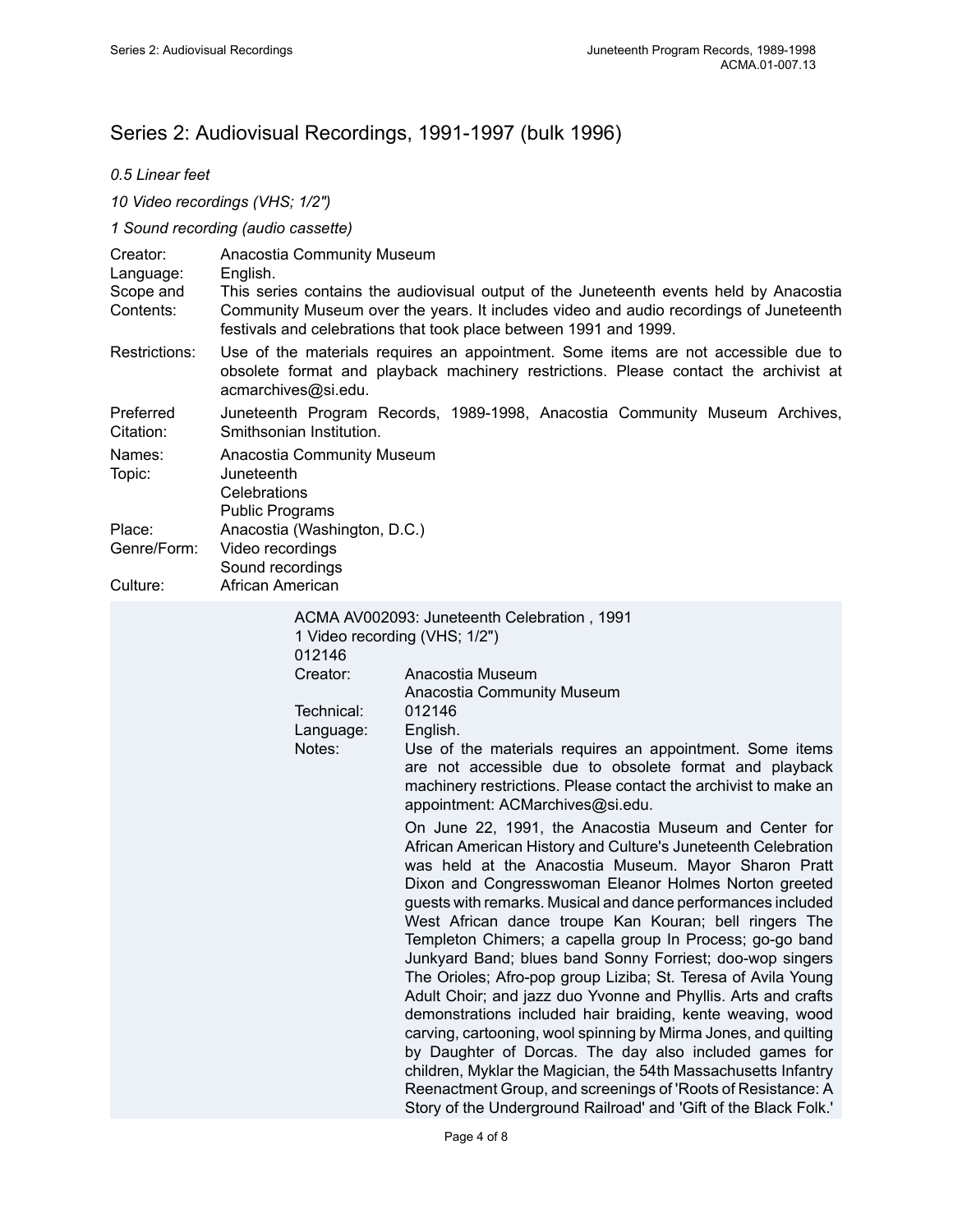The theme for the Juneteenth Celebration 1991 was Freedom Revisited.

Celebration - festival. Part of Juneteenth Programs. Dated 1991.

Juneteenth Program Records 1989-1998, Anacostia Community Museum Archives, Smithsonian Institution.

Names: Anacostia Community Museum Topic: African Americans **Juneteenth Celebrations** Museums and community Place: Anacostia (Washington, D.C.) United States Genre/Form: Video recordings Culture: African American

ACMA AV002086: Juneteenth Celebration , 1992 2 Video recordings (VHS; 1/2")

012259 004616

| Creator:   | Anacostia Museum           |
|------------|----------------------------|
|            | Anacostia Community Museum |
| Technical: | 012259 004616              |
| Language:  | English.                   |
| Notes:     | <b>ACMA AV002092</b>       |

Use of the materials requires an appointment. Some items are not accessible due to obsolete format and playback machinery restrictions. Please contact the archivist to make an appointment: ACMarchives@si.edu.

On June 20, 1992, the Anacostia Museum and Center for African American History and Culture's Juneteenth Celebration was held at the Anacostia Museum. Museum Director Steven Newsome, Mayor Sharon Pratt Kelly, and other civic leaders greeted guests with speeches. Musical and dance performances included a capella groups In Process and REVERB; go-go bands Junkyard Band and Chuck Brown/ Soul Searchers; doo-wop singers The Orioles; reggae band Third Eye; Melvin Deal West African Dancers; and St. Teresa of Avila Choir. Children's activities included games, such as balloon toss and sack race. Storytellers Rita Cox and Jamal Koram, puppeteer Schroeder Cherry, and Happy the Clown also performed. Arts and crafts demonstrations included hair braiding, kente weaving, tie dyeing, jewelry making, doll making, cartooning, and quilting by Daughter of Dorcas. The day also included a Harriet Tubman and the Underground Railroad Reenactment by Kwelismith and a poetry reading 'The Spoken Word.'

Celebration - festival. Part of Juneteenth Programs. AV002086: 19920620. AV002092: dated 1992.

Juneteenth Program Records, 1989-1998, Anacostia Community Museum Archives, Smithsonian Institution.

Created by Anacostia Community Museum.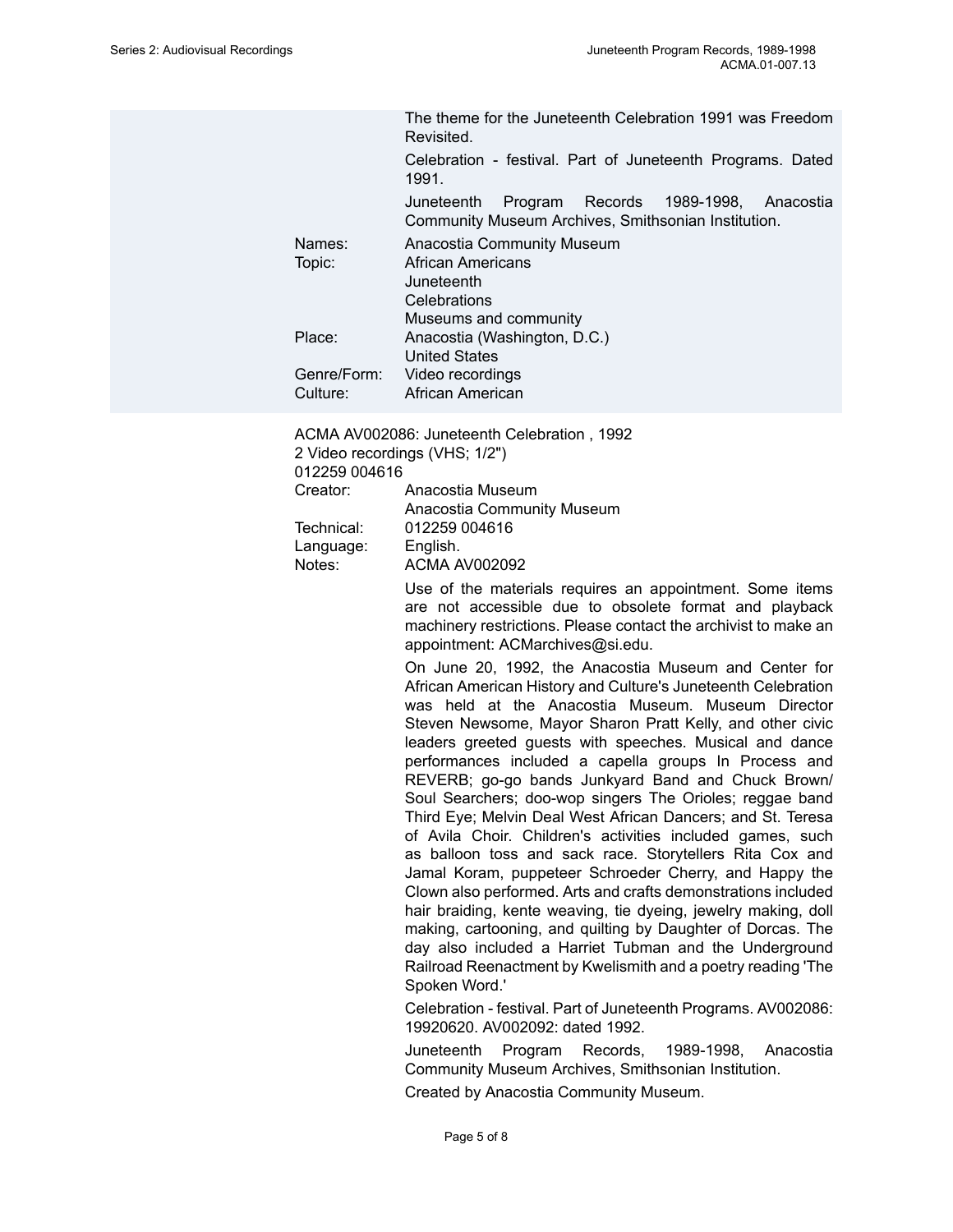| Names:<br>Topic:<br>Place:<br>Genre/Form:<br>Culture:                                    | Anacostia Community Museum<br>Anacostia Neighborhood Museum<br><b>African Americans</b><br>Juneteenth<br>Celebrations<br>Museums and community<br>Anacostia (Washington, D.C.)<br><b>United States</b><br>Video recordings<br>African American                                                                                                                                                                                                                                                                                                                                                                                                                                                                                                                                                                                                                                                                                                                                                                                                                                                                                                                                                                                                                                                                                                                                                                                                                                                                                                                                                                                                                                                                |
|------------------------------------------------------------------------------------------|---------------------------------------------------------------------------------------------------------------------------------------------------------------------------------------------------------------------------------------------------------------------------------------------------------------------------------------------------------------------------------------------------------------------------------------------------------------------------------------------------------------------------------------------------------------------------------------------------------------------------------------------------------------------------------------------------------------------------------------------------------------------------------------------------------------------------------------------------------------------------------------------------------------------------------------------------------------------------------------------------------------------------------------------------------------------------------------------------------------------------------------------------------------------------------------------------------------------------------------------------------------------------------------------------------------------------------------------------------------------------------------------------------------------------------------------------------------------------------------------------------------------------------------------------------------------------------------------------------------------------------------------------------------------------------------------------------------|
| 1 Video recording (VHS; 1/2")<br>022500<br>Creator:<br>Technical:<br>Language:<br>Notes: | ACMA AV002103: Juneteenth Celebration, 1993<br>Anacostia Museum<br>Anacostia Community Museum<br>022500<br>English.<br>Use of the materials requires an appointment. Some items<br>are not accessible due to obsolete format and playback<br>machinery restrictions. Please contact the archivist to make an<br>appointment: ACMarchives@si.edu.<br>On June 12, 1993, the Anacostia Museum and Center for<br>African American History and Culture's Juneteenth Celebration<br>was held at the Anacostia Museum. Museum Director<br>Steven Newsome and civic leaders greeted guests with<br>speeches. Musical and dance performances included Universal<br>Messengers of Music, Pennvisions Dance Company, New<br>World Percussion Ensemble, Zulu Nation Hip Hop Dancers,<br>Frankie Addison and the Front Line Jazz Ensemble, Andrew<br>Cacho African Drummers and Dancers, and Nap Turner.<br>Children's activities included storyteller Joy Love, Happy the<br>Clown, and games, such as balloon toss and sack race. Arts<br>and crafts demonstrations included hair braiding, tie dyeing,<br>jewelry making, papier mache, African drumming and dancing,<br>and quilting by Daughter of Dorcas. Author Jill Nelson read from<br>her book, Volunteer Slavery: My Authentic Negro Experience.<br>The theme for the Juneteenth Celebration 1993 was Music<br>and Motion. In addition to performances during the celebration,<br>the recording includes footage of celebration preparations, and<br>interviews with Steven Newsome and Zora Martin-Felton about<br>the importance of the Anacostia Museum hosting a Juneteenth<br>Celebration.<br>Juneteenth<br>Records,<br>1989-1998,<br>Program<br>Anacostia |
| Names:                                                                                   | Community Museum Archives, Smithsonian Institution.<br>Anacostia Community Museum                                                                                                                                                                                                                                                                                                                                                                                                                                                                                                                                                                                                                                                                                                                                                                                                                                                                                                                                                                                                                                                                                                                                                                                                                                                                                                                                                                                                                                                                                                                                                                                                                             |
| Topic:                                                                                   | Anacostia Neighborhood Museum<br><b>African Americans</b><br>Juneteenth<br>Celebrations<br>Museums and community                                                                                                                                                                                                                                                                                                                                                                                                                                                                                                                                                                                                                                                                                                                                                                                                                                                                                                                                                                                                                                                                                                                                                                                                                                                                                                                                                                                                                                                                                                                                                                                              |
| Place:                                                                                   | Anacostia (Washington, D.C.)<br><b>United States</b>                                                                                                                                                                                                                                                                                                                                                                                                                                                                                                                                                                                                                                                                                                                                                                                                                                                                                                                                                                                                                                                                                                                                                                                                                                                                                                                                                                                                                                                                                                                                                                                                                                                          |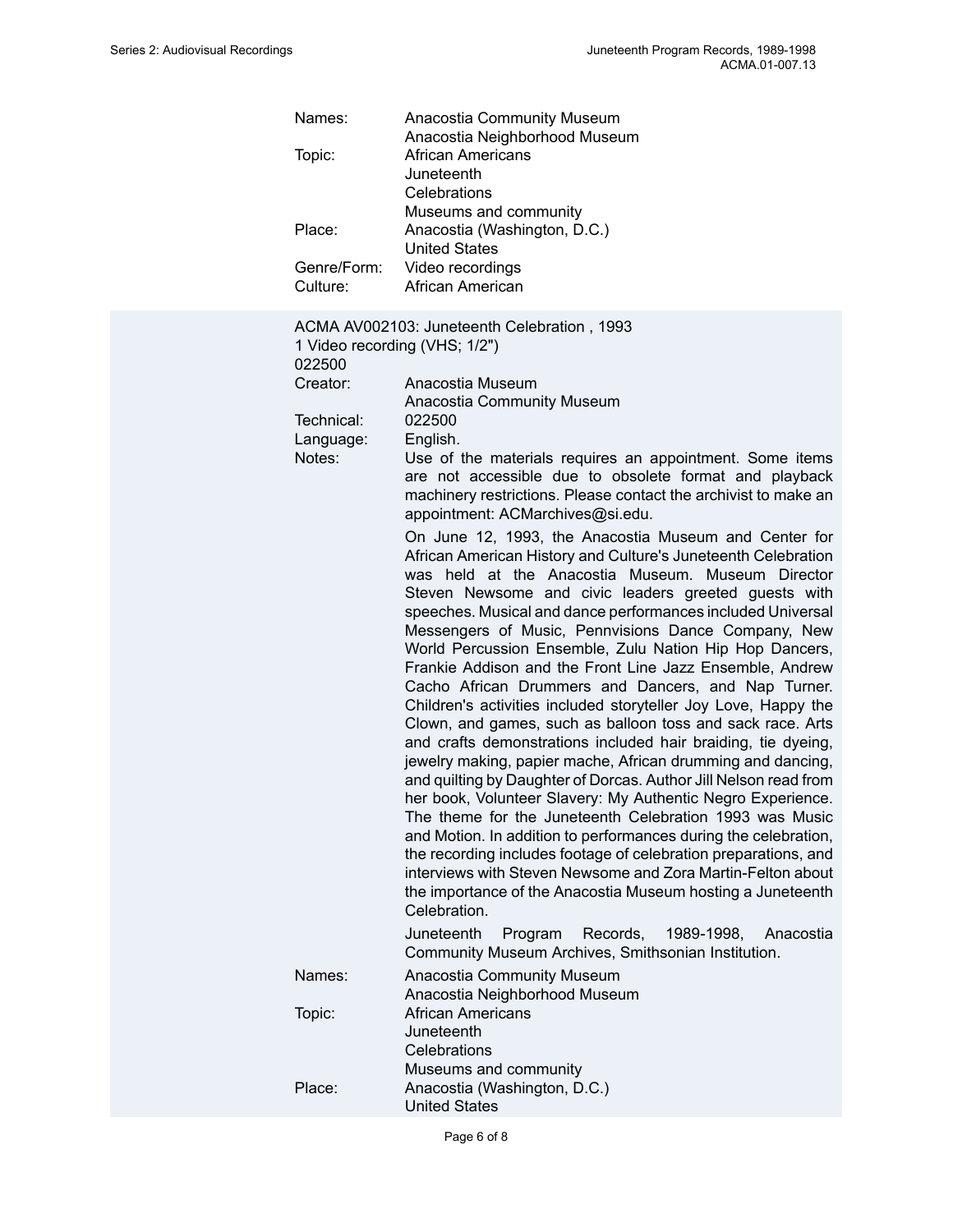| Genre/Form:<br>Culture:                             | Video recordings<br>African American                                                                                                                                                                                                                                                                                                                                                                                                                                                                                                                                                                                           |
|-----------------------------------------------------|--------------------------------------------------------------------------------------------------------------------------------------------------------------------------------------------------------------------------------------------------------------------------------------------------------------------------------------------------------------------------------------------------------------------------------------------------------------------------------------------------------------------------------------------------------------------------------------------------------------------------------|
| Creator:<br>Technical:<br>Language:<br>Notes:       | ACMA AV002080: Juneteenth Celebration, 1996<br>4 Video recordings (VHS; 1/2")<br>015040 015400 015310 005930<br>Anacostia Museum<br>Anacostia Community Museum<br>015040 015400 015310 005930<br>English.<br><b>ACMA AV002081</b>                                                                                                                                                                                                                                                                                                                                                                                              |
|                                                     | <b>ACMA AV002243</b>                                                                                                                                                                                                                                                                                                                                                                                                                                                                                                                                                                                                           |
|                                                     | <b>ACMA AV002244</b>                                                                                                                                                                                                                                                                                                                                                                                                                                                                                                                                                                                                           |
|                                                     | Use of the materials requires an appointment. Some items<br>are not accessible due to obsolete format and playback<br>machinery restrictions. Please contact the archivist to make an<br>appointment: ACMarchives@si.edu.                                                                                                                                                                                                                                                                                                                                                                                                      |
|                                                     | On June 15, 1996, the Anacostia Museum's Juneteenth<br>Celebration was held at the Anacostia Museum. Museum<br>Director Steven Newsome and community leaders greeted<br>guests with speeches. Performances included Melvin Deal<br>and the African Heritage Dancers & Drummers; jazz vocalist<br>Sunny Sumter; a cappella quintet DC's Finest; storytellers<br>Dylan Pritchett, Marvel Abayoni-Cole, Bill Grimmette, and<br>Morton Brooks; and Shirleta Settles. The day also included<br>Kwelismith's Harriet Tubman and the Underground Railroad.<br>The theme for the Juneteenth Celebration 1996 was Freedom<br>Revisited. |
|                                                     | Celebration - festival. Part of Juneteenth Programs. Dated<br>19960615.                                                                                                                                                                                                                                                                                                                                                                                                                                                                                                                                                        |
|                                                     | Juneteenth<br>Program<br>Records,<br>1989-1998,<br>Anacostia<br>Community Museum Archives, Smithsonian Institution.                                                                                                                                                                                                                                                                                                                                                                                                                                                                                                            |
| Names:<br>Topic:                                    | Anacostia Community Museum<br><b>African Americans</b><br>Juneteenth<br>Celebrations<br>Museums and community                                                                                                                                                                                                                                                                                                                                                                                                                                                                                                                  |
| Place:                                              | Anacostia (Washington, D.C.)                                                                                                                                                                                                                                                                                                                                                                                                                                                                                                                                                                                                   |
| Genre/Form:<br>Culture:                             | <b>United States</b><br>Video recordings<br>African American                                                                                                                                                                                                                                                                                                                                                                                                                                                                                                                                                                   |
| 1 Video recording (VHS; 1/2")<br>010802<br>Creator: | ACMA AV002228: Juneteenth Celebration, 1997<br>Anacostia Museum<br>Anacostia Community Museum                                                                                                                                                                                                                                                                                                                                                                                                                                                                                                                                  |
| Technical:<br>Language:                             | 010802<br>English.                                                                                                                                                                                                                                                                                                                                                                                                                                                                                                                                                                                                             |
| Notes:                                              | Use of the materials requires an appointment. Some items<br>are not accessible due to obsolete format and playback                                                                                                                                                                                                                                                                                                                                                                                                                                                                                                             |